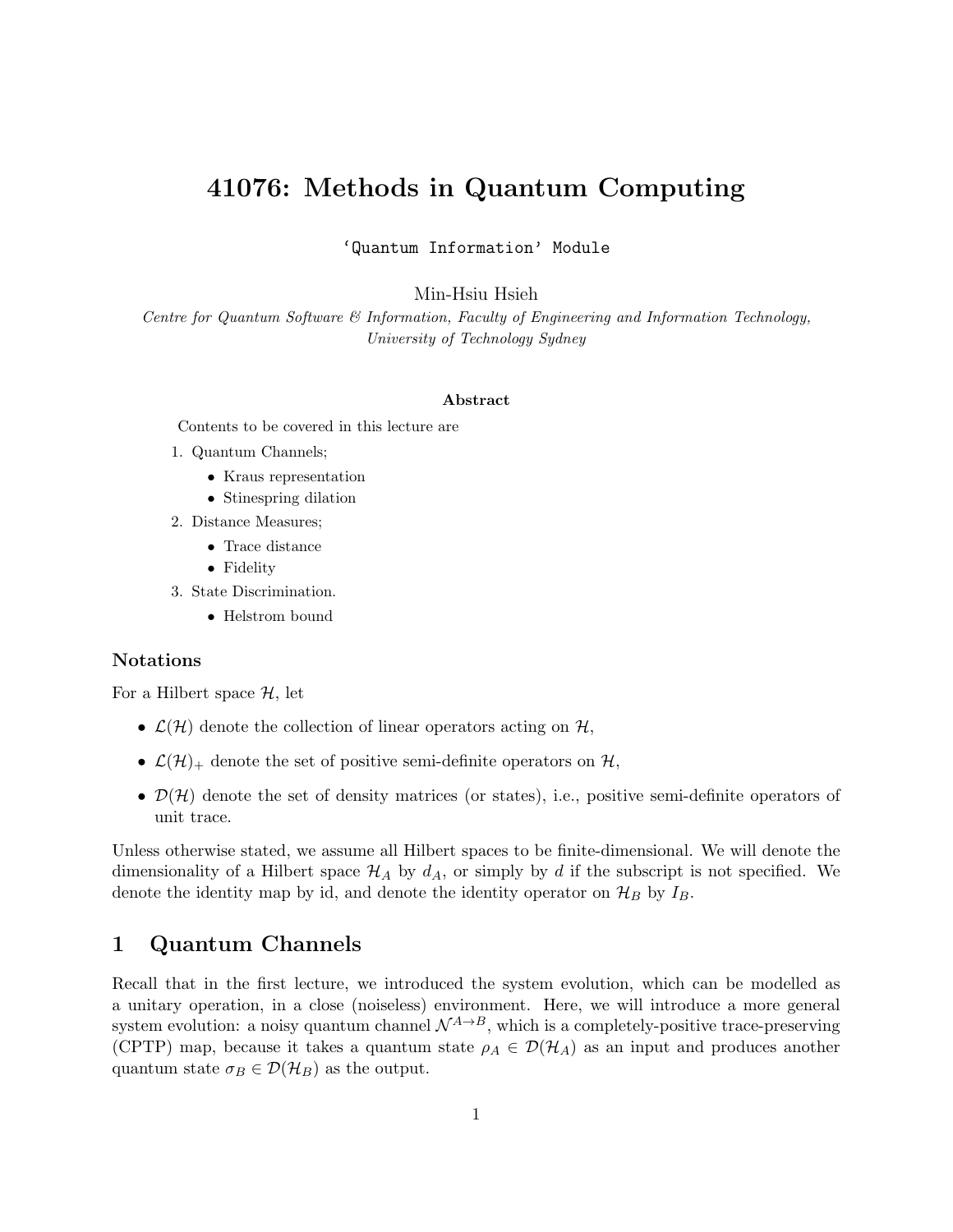1. Recall that a quantum state is a positive semi-definite matrix with unit trace. Since the channel maps a positive semi-definite matrix to another positive semi-definite matrix, it has to be a positive map. Furthermore, this has to hold true even if the input to the quantum channel is only part of a larger quantum system:

$$
\sigma_{BR} = id_R \otimes \mathcal{N}^{A \to B}(\rho_{AR}) \in \mathcal{D}(\mathcal{H}_{BR}). \tag{1}
$$

Hence, the quantum channel has to be completely positive.

2. The trace-preserving condition follows since both the input and output quantum states have equal trace.

Exercise 1 Show that transpose is a positive map, but not a completely positive map.

**Definition 2** A quantum channel N is unital if  $\mathcal{N}(I) = I$ .

#### Examples

• Dephasing Channel:

$$
\mathcal{N}(\rho) = (1 - p)\rho + pZ\rho Z.
$$

• Depolarizing Channel:

$$
\mathcal{N}(\rho) = (1 - p)\rho + p\pi,
$$

where  $\pi$  is the completely mixed state.

• Pauli Channel:

$$
\mathcal{N}(\sigma) = \sum_{i,j=0}^{1} p(i,j) Z^i X^j \sigma X^j Z^i
$$

where we denote  $X^0 = Z^0 = I$ .

• Measure-and-prepare channel: For a POVM  $\{\Lambda_i\}$  and a collection of quantum states  $\{\sigma_i\},$ we can define

$$
\mathcal{N}(\rho) = \sum_{i} \sigma_i \operatorname{Tr}(\Lambda_i \rho).
$$
 (2)

This channel is also known as an entanglement-breaking channel.

**Exercise 3** The set of generalized Pauli matrices  $\{U_m\}_{m\in[d^2]}$  is defined by  $U_{l\cdot d+k} = \hat{Z}_d(l)\hat{X}_d(k)$ for  $k, l = 0, 1, \cdots, d - 1$  and

$$
\hat{X}_d(k) = \sum_s |s\rangle\langle s + k| = \hat{X}_d(1)^k,
$$
  
\n
$$
\hat{Z}_d(l) = \sum_s e^{i2\pi sl/d} |s\rangle\langle s| = \hat{Z}_d(1)^l.
$$
\n(3)

 $The + sign denotes addition modulo d. Show that$ 

$$
\frac{1}{d^2} \sum_{m=1}^{d^2} U_m \rho U_m^{\dagger} = \pi,\tag{4}
$$

where  $\pi = \frac{I}{d}$  $\frac{1}{d}$ .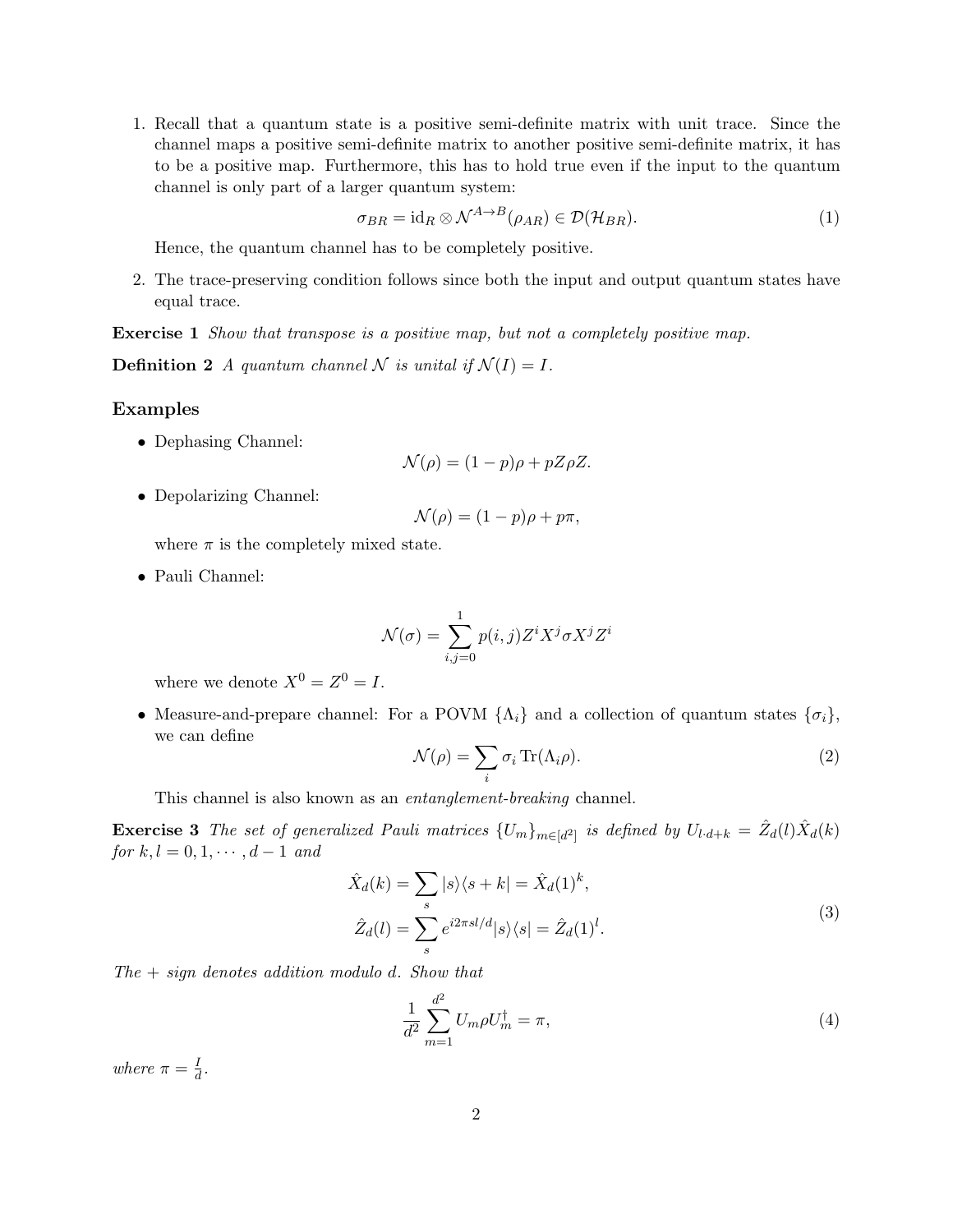#### 1.1 Kraus Representation

Denote

<span id="page-2-0"></span>
$$
|\Gamma\rangle_{RA} = \sum_{i=1}^{d_A} |i\rangle_R \otimes |i\rangle_A \in \mathcal{H}_R \otimes \mathcal{H}_A
$$
\n(5)

with  $|\mathcal{H}_A| = |\mathcal{H}_R| = d_A$ . Recall Choi's theorem on completely positive maps:  $\mathcal{N}^{A \to B}$  is completely positive if and only if its Choi matrix

$$
C_{\mathcal{N}} := (\mathrm{id}_R \otimes \mathcal{N}^{A \to B})(|\Gamma\rangle\langle\Gamma|_{RA}) \in \mathcal{L}(\mathcal{H}_R \otimes \mathcal{H}_B)_+ \tag{6}
$$

is positive. A consequence of Choi's theorem implies that  $N$  is completely positive if and only if it can be expressed as

$$
\mathcal{N}(A) = \sum_{i} K_i A K_i^{\dagger},\tag{7}
$$

where  $\{K_i\}$  are known as Kraus operators of N. If N is also trace preserving, then  $\sum_i K_i^{\dagger} K_i = I$ . Specifically, assume that the Choi matrix has the following spectral decomposition

$$
C_{\mathcal{N}} = \sum_{k=1}^{d_A d_B} |\nu_k\rangle\langle\nu_k|,\tag{8}
$$

where we abuse notation slightly because  $\{|\nu_k\rangle\}$  are not necessarily normalized. Note that

$$
\mathcal{N}(|i\rangle\langle j|) = (\langle i| \otimes I_B)C_{\mathcal{N}}(|j\rangle \otimes I_B) \tag{9}
$$

$$
= (\langle i | \otimes I_B) \left( \sum_{\ell=1}^{d_A d_B} | \nu_{\ell} \rangle \langle \nu_{\ell} | \right) (|j \rangle \otimes I_B) \tag{10}
$$

$$
= \sum_{\ell=1}^{d_A d_B} (\langle i | \otimes I_B) | \psi_\ell \rangle \langle \psi_\ell | (j \rangle \otimes I_B). \tag{11}
$$

Now we can define the set of operators  $\{K_\ell: \mathcal{H}_A \to \mathcal{H}_B\}$  by the following relations:  $\forall |i\rangle$ ,

$$
K_{\ell}|i\rangle_{A} = (\langle i| \otimes I_{B})|\nu_{\ell}\rangle.
$$
\n(12)

Then

<span id="page-2-1"></span>
$$
\mathcal{N}(|i\rangle\langle j|) = \sum_{\ell=1}^{d_A d_B} K_{\ell} |i\rangle\langle j|_A K_{\ell}^{\dagger}.
$$
\n(13)

Linearity of  $N$  yields

$$
\mathcal{N}(\rho_A) = \sum_{\ell=1}^{d_A d_B} K_{\ell} \rho_A K_{\ell}^{\dagger}.
$$
\n(14)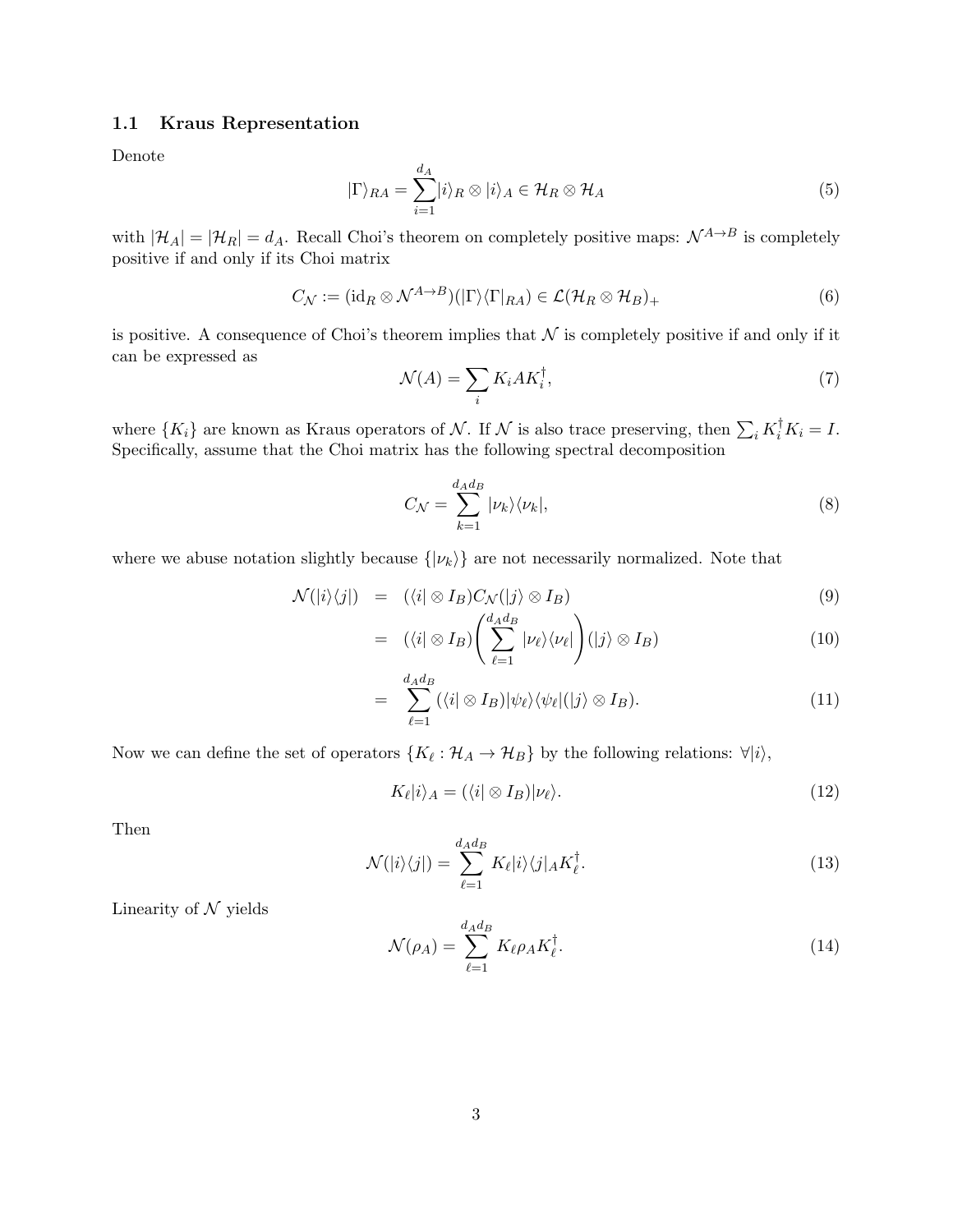Finally,

<span id="page-3-0"></span>
$$
I_R = \text{Tr}_B\{(\text{id}_R \otimes \mathcal{N}^{A \to B})(|\Gamma\rangle\langle\Gamma|_{RA})\}\tag{15}
$$

$$
= \operatorname{Tr}_{B}\left\{\sum_{\ell} (I_R \otimes K_{\ell})(|\Gamma\rangle\langle\Gamma|_{RA})(I_R \otimes K_{\ell}^{\dagger})\right\} \tag{16}
$$

$$
= \operatorname{Tr}_{B}\left\{\sum_{\ell} (K_{\ell}^{T} \otimes I_{A})(|\Gamma\rangle\langle\Gamma|_{RA})(K_{\ell}^{*} \otimes I_{A}^{\dagger})\right\} \tag{17}
$$

$$
= \sum_{\ell} K_{\ell}^{T} K_{\ell}^{*}, \tag{18}
$$

where  $|\Gamma\rangle_{RA}$  in the first line is given in Eq. [\(5\)](#page-2-0); the second line uses Eq. [\(13\)](#page-2-1); and the third equality uses

$$
(I_R \otimes A)|\Gamma\rangle_{RA} = (A^T \otimes I_A)|\Gamma\rangle_{RA}.
$$
\n(19)

Therefore  $\sum_i K_i^{\dagger} K_i = I$  can be obtained by taking conjugation on Eq. [\(18\)](#page-3-0).

=

### Take Home

|            |  |  |  | A quantum channel can be described by a corresponding Kraus operators |  |
|------------|--|--|--|-----------------------------------------------------------------------|--|
| $\{K_i\}.$ |  |  |  |                                                                       |  |

#### 1.2 Stinespring Dilation

For a quantum channel  $\mathcal{N}^{A\to B}$  with the following Kraus representation

$$
\mathcal{N}^{A \to B}(\sigma_A) = \sum_i K_i \sigma_A K_i^{\dagger},\tag{20}
$$

it can be modeled by an isometry  $U_N: A \to BE$  with a larger target space  $BE$ , followed by tracing out the "environment" system  $E$ . Specifically,

<span id="page-3-1"></span>
$$
U_{\mathcal{N}}^{A \to BE} := \sum_{i} K_i \otimes |i\rangle_E. \tag{21}
$$

Note that  $U_{\mathcal{N}}$  is known as the Stinespring dilation [\[7\]](#page-10-0) of  $\mathcal{N}$ . We will often write  $U_{\mathcal{N}}(\rho)$  for  $U_{\mathcal{N}} \rho U_{\mathcal{N}}^{\dagger}$ . The Stinespring dilation is commonly used when we choose to work in the purified setting, as illustrated in Figure [1.](#page-4-0) Let  $|\psi^{\rho}\rangle_{AR}$  be the purification of  $\rho_A$ . The output of  $U_{\mathcal{N}}$  will become

$$
|\Psi\rangle_{RBE} = I_R \otimes U_N |\psi^{\rho}\rangle_{AR}.
$$
\n(22)

It follows that

$$
\mathcal{N}(\rho_A) = \text{Tr}_{RE} |\Psi\rangle\langle\Psi|_{RBE}.\tag{23}
$$

**Exercise 4** Verify that  $U_N^{\dagger}U_N = I_A$ , where  $U_N$  is given in Eq. [\(21\)](#page-3-1).

Exercise 5 Verify that

$$
\operatorname{Tr}_E U_{\mathcal{N}}(\sigma_A) = \sum_i K_i \sigma_A K_i^{\dagger}.
$$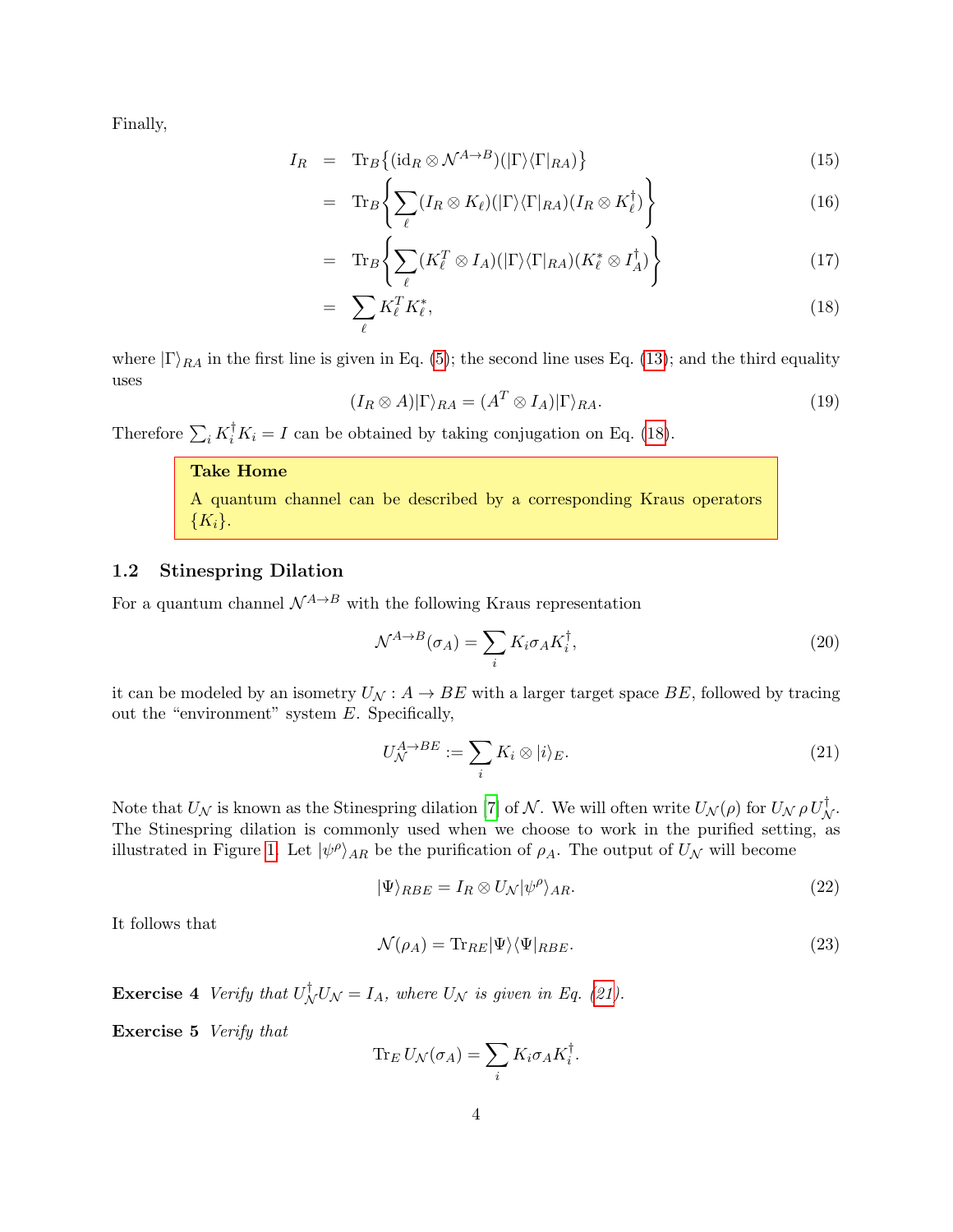<span id="page-4-0"></span>

Figure 1: Purified picture of a quantum channel.

#### Further reading

A conditional quantum encoder  $\mathcal{E}^{MA\to B}$ , or conditional quantum channel , is a collection  $\{\mathcal{E}_m^{A\to B}\}_m$ of CPTP maps. Its inputs are a classical system  $M$  and a quantum system  $A$  and its output is a quantum system B. A classical-quantum state  $\rho^{MA}$ , where

$$
\rho^{MA} \equiv \sum_{m} p(m) |m\rangle\langle m|^M \otimes \rho_m^A,
$$

can act as an input to the conditional quantum encoder  $\mathcal{E}^{MA\to B}$ . The action of the conditional quantum encoder  $\mathcal{E}^{MA\to B}$  on the classical-quantum state  $\rho^{MA}$  is as follows:

$$
\mathcal{E}^{MA \to B}(\rho^{MA})
$$
  
=  $\text{Tr}_M \left\{ \sum_m p(m) |m\rangle\langle m|^M \otimes \mathcal{E}_m^{A \to B}(\rho_m^A) \right\}.$ 

It is actually possible to write *any* quantum channel as a conditional quantum encoder when its input is a classical-quantum state. In this article, a conditional quantum encoder functions as the sender Alice's encoder of classical and quantum information.

A quantum instrument  $\mathcal{D}^{A\to BM}$  is a CPTP map whose input is a quantum system A and whose outputs are a quantum system B and a classical system M. A collection  $\{\mathcal{D}_{m}^{A\to B}\}_{m}$  of completely-positive trace-reducing maps specifies the instrument  $\mathcal{D}^{A\to BM}$ . The action of the instrument  $\mathcal{D}^{A\to BM}$  on an arbitrary input state  $\rho$  is as follows:

$$
\mathcal{D}^{A \to BM}(\rho^A) = \sum_m \mathcal{D}_m^{A \to B}(\rho^A) \otimes |m\rangle\langle m|^M. \tag{24}
$$

Tracing out the classical register M gives the induced quantum operation  $\mathcal{D}^{A\rightarrow B}$  where

$$
\mathcal{D}^{A \to B}(\rho^A) \equiv \sum_m \mathcal{D}_m^{A \to B}(\rho^A).
$$

This sum map is trace preserving:

$$
\text{Tr}\left\{\sum_{m} \mathcal{D}_{m}^{A\to B}(\rho^{A})\right\} = 1.
$$

We can think of the following quantity

$$
p(m) \equiv \text{Tr}\{ \mathcal{D}_m^{A \to B} (\rho^A) \},
$$

as a probability  $p(m)$  of receiving the classical message m. In this article, a quantum instrument functions as Bob's decoder of classical and quantum information.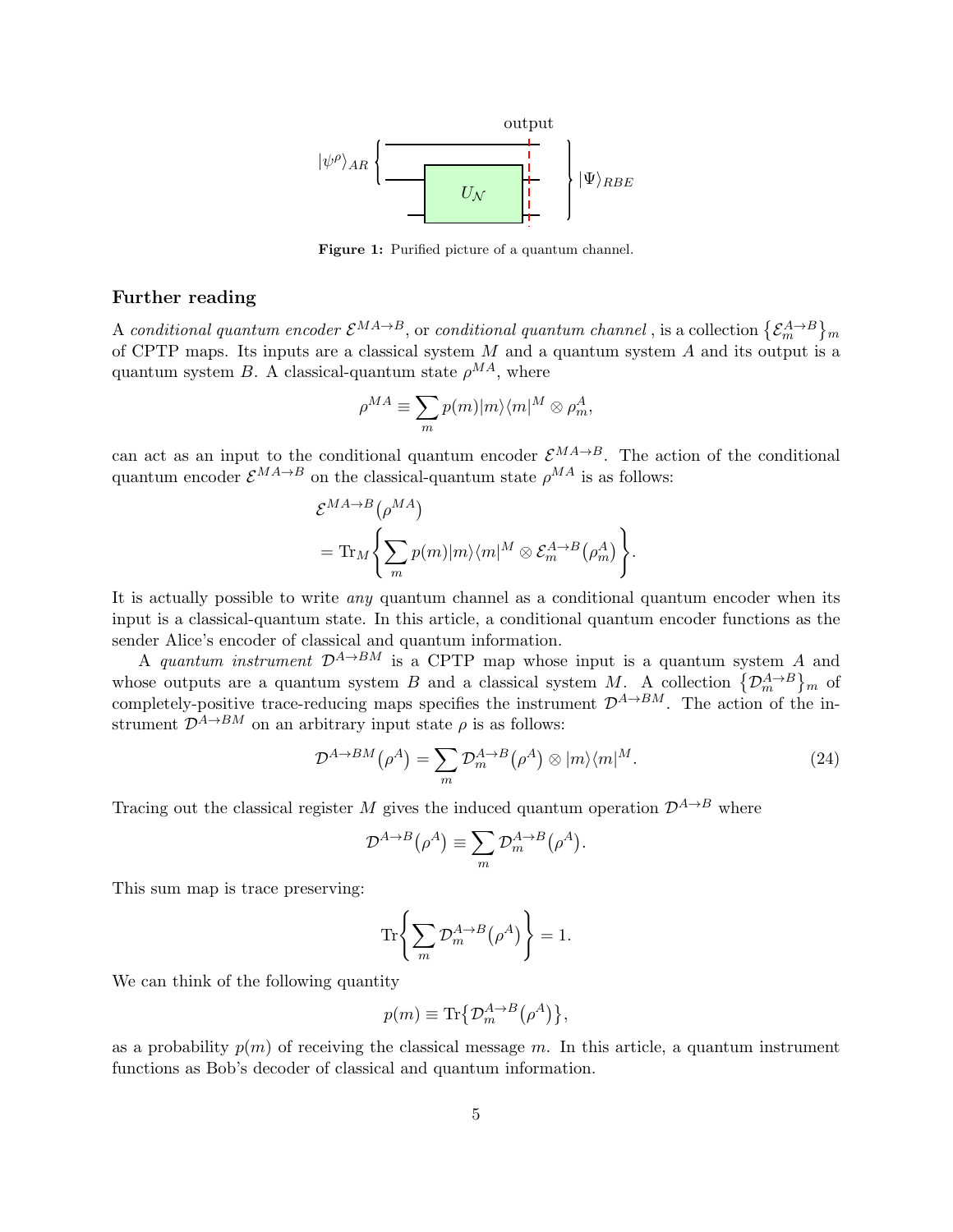# 2 Distance Measures

### 2.1 Matrix Norm

We will introduce a few useful matrix norms in this section. First of all, every norm  $\|\cdot\|$  must satisfy the following conditions.

- $||A|| \geq 0$  with equality if and only if  $A = 0$ .
- $\|\alpha A\| = |\alpha| \|A\|$  for any  $\alpha \in \mathbb{C}$ .
- Triangle inequality:  $||A + B|| \le ||A|| + ||B||$ .

**Definition 6 (Schatten norm)** For  $p \in [1,\infty)$ , the Shatten p-norm of a matrix  $A \in \mathbb{C}^{m \times n}$  is defined as

$$
||A||_p := \text{Tr}(|A|^p)^{\frac{1}{p}} \tag{25}
$$

where  $|A| := \sqrt{A^{\dagger}A}$ . We extend  $p \to \infty$  as follows

<span id="page-5-0"></span>
$$
||A||_{\infty} := \max{||Ax|| : \forall x \in \mathbb{C}^n, ||x|| = 1}.
$$
 (26)

Properties of Schatten p-norms are summarized below

1. The Schatten norms are unitarily invariant: for any unitary operators U and V

$$
||UAV||_p = ||A||_p \t\t(27)
$$

for any  $p \in [1, \infty]$ .

2. The Schatten norms satisfy Hölder's inequality: for  $A \in \mathbb{C}^{m \times n}$  and  $B \in \mathbb{C}^{n \times \ell}$ , it holds that

$$
||AB||_1 \le ||A||_p ||B||_q,\t(28)
$$

where  $p, q \geq 1$  and  $\frac{1}{p} + \frac{1}{q}$  $\frac{1}{q} = 1.$ 

3. Sub-multiplicativity: for  $A \in \mathbb{C}^{m \times n}$  and  $B \in \mathbb{C}^{n \times \ell}$ , it holds that

$$
||AB||_p \le ||A||_p ||B||_p. \tag{29}
$$

4. Monotonicity: for  $1 \leq p \leq q \leq \infty$ , it holds that

$$
||A||_1 \ge ||A||_p \ge ||A||_q \ge ||A||_\infty. \tag{30}
$$

**Exercise 7** Denote by  $\sigma_i(A)$  the *i*-th (non-zero) singular value of A. Show that

$$
||A||_p = \left(\sum_i (\sigma_i(A))^p\right)^{\frac{1}{p}}.
$$
\n(31)

There are important special cases of Schatten p-norm. Specifically, the Schatten 1-norm is commonly known as the trace norm, and will lead to the definition of trace distance in Sec. [2.2.](#page-6-0) The Schatten 2-norm is also known as the Frobenius norm whose explicit form is given below.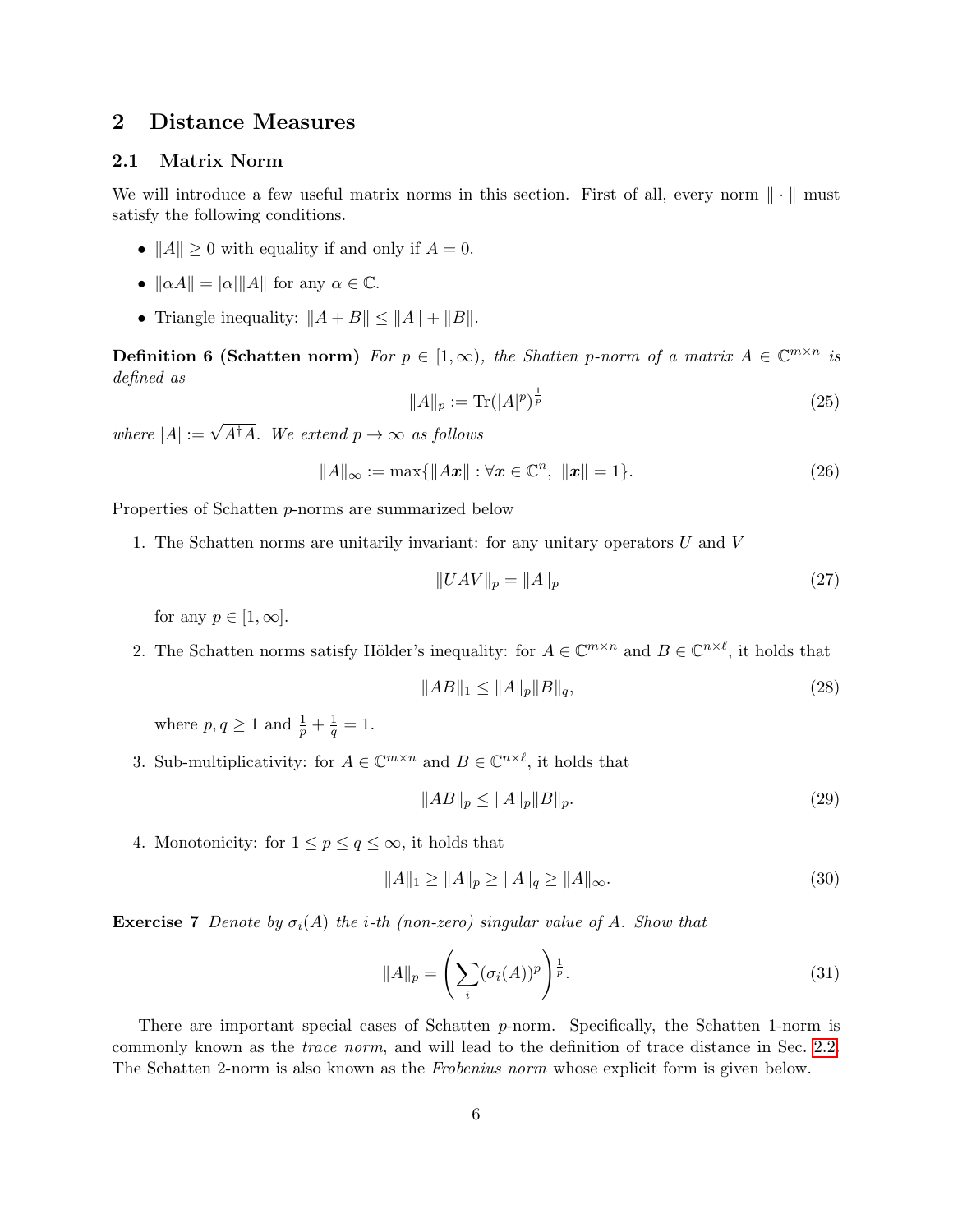Definition 8 (Frobenuis norm) The Frobenius norm (or the Hilbert-Schmidt norm) of a matrix  $A \in \mathbb{C}^{m \times n}$  is defined as

$$
||A||_2 \equiv ||A||_F = \sqrt{\sum_{i=1}^m \sum_{j=1}^n |A_{i,j}|^2}.
$$
 (32)

Finally, the Schatten  $\infty$ -norm is also called the *operator norm* or the *spectral norm* whose definition is given in Eq. [\(26\)](#page-5-0).

### <span id="page-6-0"></span>2.2 Trace Distance and Fidelity

We will introduce two commonly used distance measures in quantum information science; namely the trace distance and fidelity.

**Definition 9 (Trace Distance)** The trace distance between two operators A and B is given by

<span id="page-6-1"></span>
$$
||A - B||_1 := \text{Tr}|A - B|.
$$

Exercise 10

$$
\|\sigma - \rho\|_1 = \max_{-I \le \Lambda \le I} \text{Tr}[\Lambda(\sigma - \rho)].
$$
\n(33)

Denote  $T(\rho, \sigma) \equiv \|\rho - \sigma\|_1$ . The trace distance of two density operators is an extension of total variation distance of probability measures:

$$
T(P,Q) = \frac{1}{2} \sum_{x} |p(x) - q(x)|,
$$
\n(34)

where P and Q are probability distributions with pdf  $p(x)$  and  $q(x)$ , respectively.

Properties of the trace distance include

- $T(\rho, \sigma) = 0$  if and only if  $\rho = \sigma$ .
- Invariant under unitary operation:  $T(U\rho U^{\dagger}, U\sigma U^{\dagger}) = T(\rho, \sigma)$
- Contraction:  $T(\mathcal{N}(\rho), \mathcal{N}(\sigma)) \leq T(\rho, \sigma)$ , where N is any trace-preserving and completely positive map.
- Convexity:  $T(\sum_i p_i \rho_i, \sigma) \leq \sum_i p_i T(\rho_i, \sigma)$ .

**Definition 11 (Fidelity)** For  $\rho, \sigma \in \mathcal{D}(\mathcal{H})$ , their fidelity is

$$
F(\rho,\sigma) := \text{Tr}\sqrt{\sqrt{\rho}\sigma\sqrt{\rho}}.
$$

Note that fidelity is not a metric on  $\mathcal{D}(\mathcal{H})$ . Fidelity is a quantum generization of classical Bhattacharyya distance:

$$
F(P,Q) = \sum_{x} \sqrt{p(x)q(x)}\tag{35}
$$

where P and Q are probability distributions with pdf  $p(x)$  and  $q(x)$ , respectively.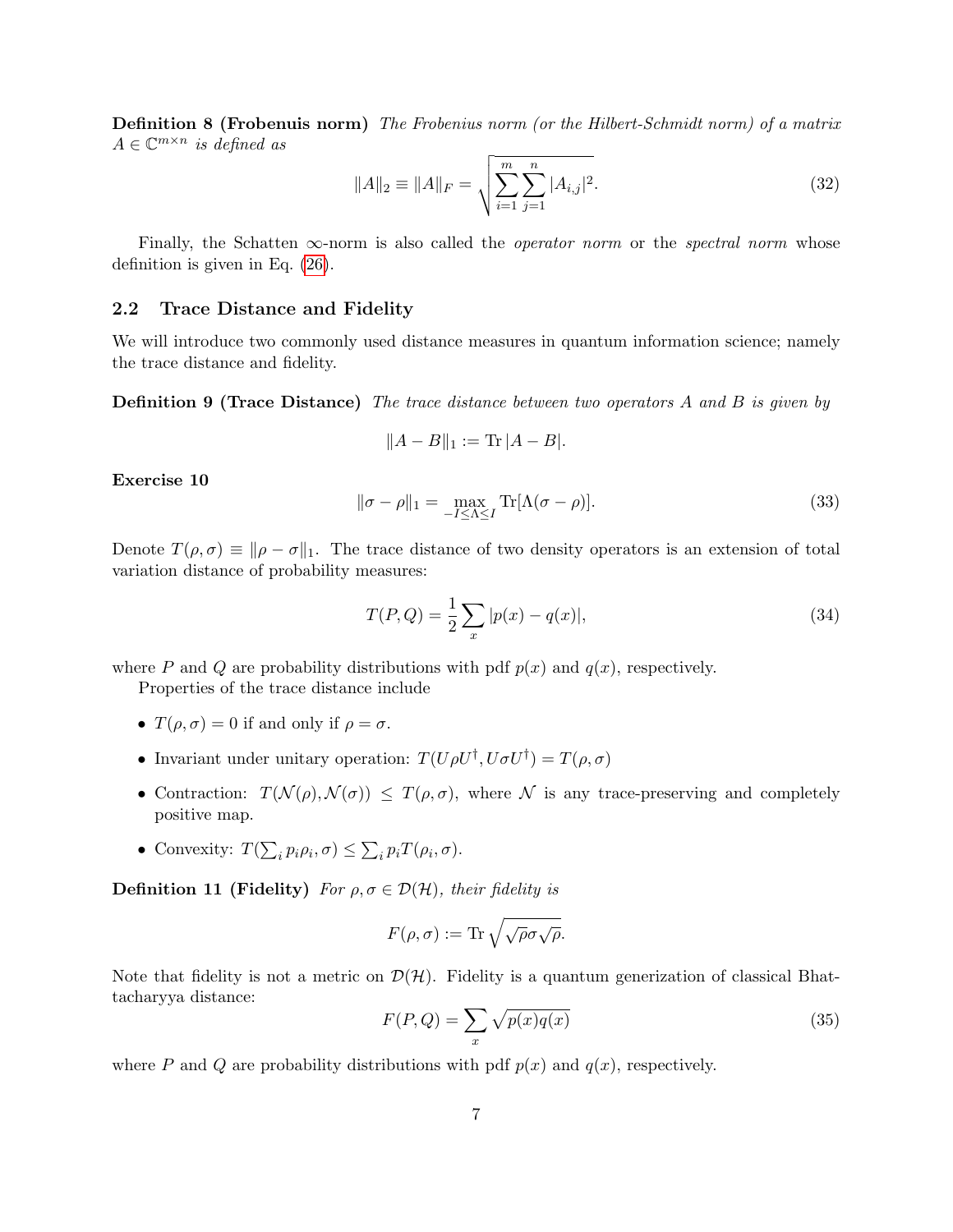**Exercise 12** Shot that, for  $\rho, \sigma \in \mathcal{D}(\mathcal{H})$ ,

$$
F(\rho, \sigma) = \min_{\Lambda_i} \left( \sum_i \sqrt{\text{Tr}[\rho \Lambda_i] \, \text{Tr}[\sigma \Lambda_i]} \right) \tag{36}
$$

where  $\Lambda = {\Lambda_i}$  is a POVM [\[4\]](#page-10-1).

Exercise 13 Show that

$$
F(\rho,\sigma)=\max_{\psi_{\rho},\psi_{\sigma}}|\langle\psi_{\rho},\psi_{\sigma}\rangle|,
$$

where the maximum is taken over all purifications  $\psi_{\rho}, \psi_{\sigma}$  of  $\rho$  and  $\sigma$ , respectively. **Hint:** Uhlmann's theorem [\[9\]](#page-10-2).

Properties of the fidelity include

- Symmetry:  $F(\rho, \sigma) = T(\sigma, \rho)$ .
- $0 \leq F(\rho, \sigma) \leq 1$ .
- $F(U\rho U^{\dagger}, U\sigma U^{\dagger}) = F(\rho, \sigma).$
- $F(|\psi_{\rho}\rangle, |\psi_{\sigma}\rangle) = |\langle \psi_{\rho}|\psi_{\sigma}\rangle|.$
- $F(\mathcal{N}(\rho), \mathcal{N}(\sigma)) \geq F(\rho, \sigma)$ , where  $\mathcal N$  is any trace-preserving and completely positive map.

#### Lemma 14

$$
1 - F(\rho, \sigma) \le ||\rho - \sigma||_1 \le \sqrt{1 - F^2(\rho, \sigma)}.
$$
\n(37)

The distance  $d_s(\rho, \sigma) := \sqrt{1 - F^2(\rho, \sigma)}$  on density operators was introduced in [\[5\]](#page-10-3) under the name sine distance. The sine distance was extended to a metric on subnormalized states in a different way under the name purified distance in [\[8\]](#page-10-4).

Exercise 15 (Advanced) We can extend the definition of sine distance to that on the set of positive semidefinite operators [\[3\]](#page-9-0). Define

$$
d_{op}(\rho,\sigma) := \min_{\psi_{\rho},\psi_{\sigma}} \frac{1}{2} |||\psi_{\rho}\rangle\langle\psi_{\rho}| - |\psi_{\sigma}\rangle\langle\psi_{\sigma}|||_1
$$
\n(38)

where  $\psi_{\rho}, \psi_{\sigma}$  are purifications of  $\rho, \sigma \in \mathcal{L}(\mathcal{H})_+$ . We will call  $d_{op}$  the distance of optimal purifications.

Show the following:

- $d_{op}$  is a metric on  $\mathcal{L}(\mathcal{H})_+$ .
- $\bullet$  d<sub>op</sub> coincides with  $d_s$  for density operators.
- •

$$
\frac{d_{op}(\rho, \sigma)^2}{\text{Tr }\rho + \text{Tr }\sigma} \le \|\rho - \sigma\|_1 \le d_{op}(\rho, \sigma).
$$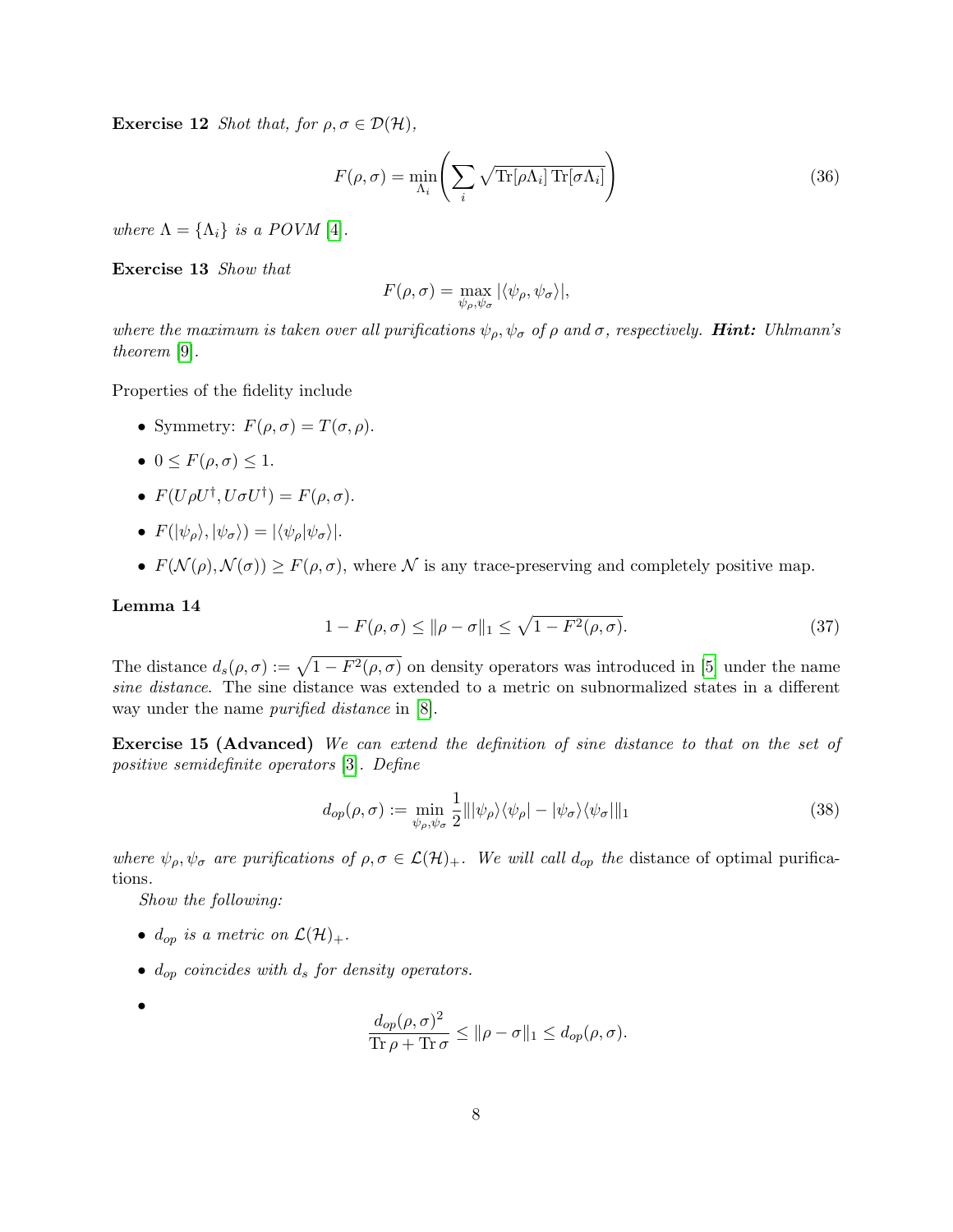# 3 State Discrimination

The (one-copy) quantum state discrimination problem involves the task of correctly identifying a quantum state that is randomly sampled from an ensemble  $\mathcal{E} = \{\rho_i, p_i\}_{i=1}^n$ , where  $\rho_i \in \mathcal{D}(\mathcal{H})$  and  $p_i$  is the probability of obtaining  $\rho_i$ . The "which state" classical information is extracted from the sampled state using a positive operator-valued measure (POVM), which is a collection of positive semidefinite operators  $\Pi = {\{\Pi_i\}}_{i=1}^n$  acting on  $\mathcal{D}(\mathcal{H})$  such that  $\sum_{i=1}^n \Pi_i = \mathbb{I}_d$ . The total identification success probability of the POVM Π is

$$
\Pi(\mathcal{E}) := \sum_{i=1}^{n} p_i \operatorname{Tr}[\Pi_i \rho_i]. \tag{39}
$$

Define the optimal success probability

$$
P_{succ}(\mathcal{E}) = \max_{\Pi} \Pi(\mathcal{E}),\tag{40}
$$

and the minimum error probability is given by

$$
P_{err}(\mathcal{E}) = 1 - P_{succ}(\mathcal{E}).
$$
\n(41)

Here the minimization is taken over all n-outcome POVMs, and a minimum can indeed be obtained since the set of POVMs is compact.

For the case of  $n = 2$ , we have the following famous result.

Theorem 16 (Holevo-Helstrom) The minimum error probability to discriminate a given ensemble  $\mathcal{E} = {\rho_i, p_i}_{i=1}^2$  is

$$
P_{err}(\mathcal{E}) = \frac{1}{2} - \frac{1}{2} ||p_1 \rho_1 - p_2 \rho_2||_1.
$$
\n(42)

This result gives the trace distance an operational meaning. **Proof.** The success probability of a POVM  $\Pi = {\Pi_1, \Pi_2}$  on the ensemble  $\mathcal{E}$  is

<span id="page-8-0"></span>
$$
\Pi(\mathcal{E}) = p_1 \operatorname{Tr} \Pi_1 \rho_1 + p_2 \operatorname{Tr} \Pi_2 \rho_2 \tag{43}
$$

$$
= \left(\frac{1}{2}\operatorname{Tr}\Pi_1 p_1 \rho_1 + \frac{1}{2}\operatorname{Tr}\Pi_1 p_1 \rho_1\right) + \left(\frac{1}{2}\operatorname{Tr}\Pi_2 p_2 \rho_2 + \frac{1}{2}\operatorname{Tr}\Pi_2 p_2 \rho_2\right) \tag{44}
$$

$$
= \left(\frac{1}{2}\operatorname{Tr}\Pi_1 p_1 \rho_1 + \frac{1}{2}\operatorname{Tr}\left(I - \Pi_2\right) p_1 \rho_1\right) + \left(\frac{1}{2}\operatorname{Tr}\Pi_1 p_2 \rho_2 + \frac{1}{2}\operatorname{Tr}\left(I - \Pi_1\right) p_2 \rho_2\right) (45)
$$

$$
= \frac{1}{2} + \frac{1}{2} \operatorname{Tr} \Pi_1(p_1 \rho_1 - p_2 \rho_2) - \frac{1}{2} \operatorname{Tr} \Pi_2(p_1 \rho_1 - p_2 \rho_2)
$$
(46)

$$
= \frac{1}{2} + \frac{1}{2} \operatorname{Tr}(\Pi_1 - \Pi_2)(p_1 \rho_1 - p_2 \rho_2) \tag{47}
$$

$$
\leq \frac{1}{2} + \frac{1}{2} \| p_1 \rho_1 - p_2 \rho_2 \|_1,\tag{48}
$$

where the inequality uses Eq.  $(33)$ . In the following, we can explicitly construct  $\Pi$  such that it will saturate the bound in Eq. [\(48\)](#page-8-0). Let  $A = p_1 \rho_1 - p_2 \rho_2$ , and assume its spectral decomposition to be

$$
A = \sum_{i} \lambda_i |\nu_i\rangle\langle\nu_i|.
$$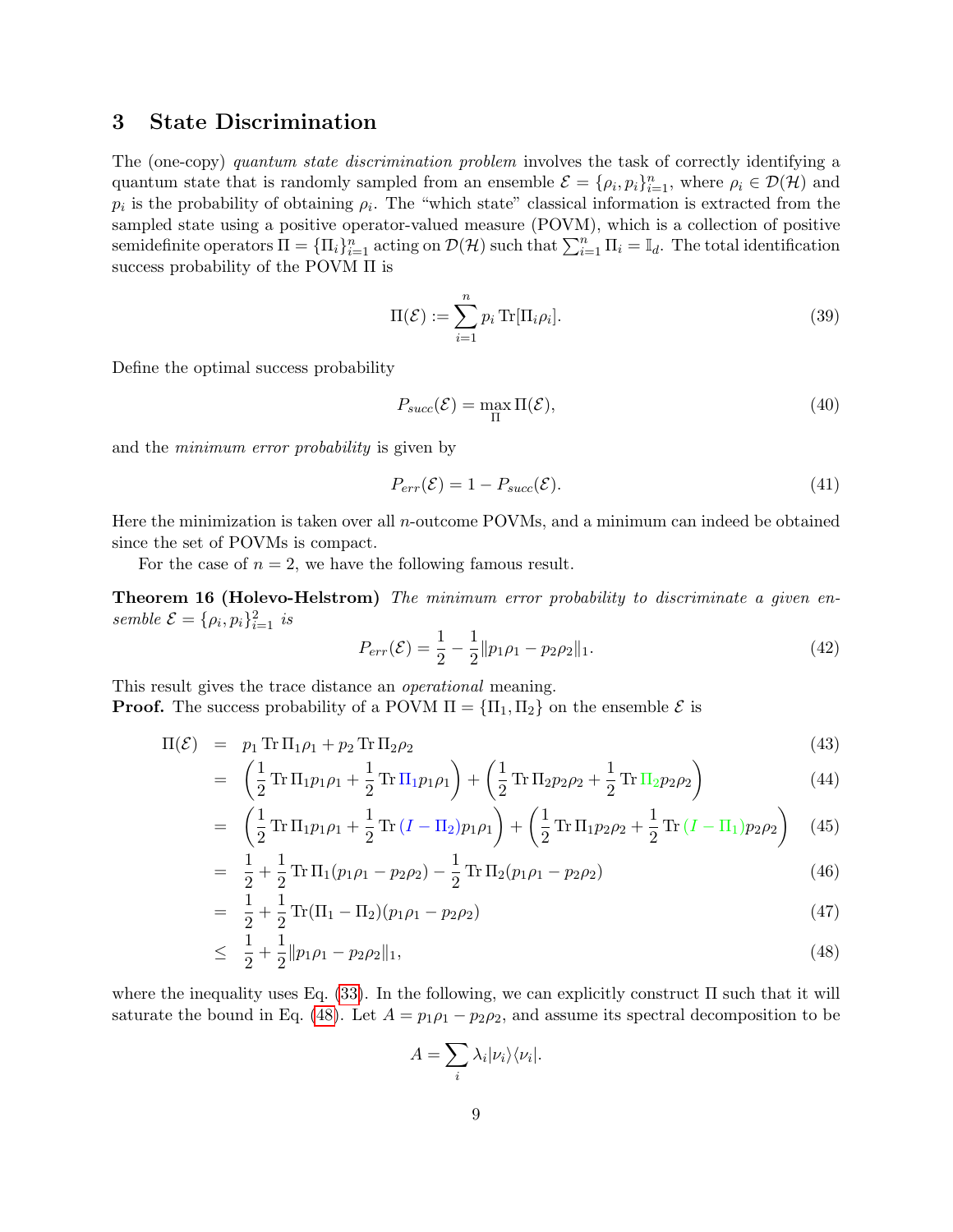Define two projectors

$$
P_{+} = \sum_{i:\lambda_{i}\geq 0} |\nu_{i}\rangle\langle\nu_{i}| \tag{49}
$$

$$
P_{-} = \sum_{i:\lambda_i < 0} |\nu_i\rangle\langle\nu_i|,\tag{50}
$$

and notice that

$$
||A||_1 = \sum_{i} |\lambda_i| = \text{Tr} \, P_+ A - \text{Tr} \, P_- A. \tag{51}
$$

Using  $P_+ \equiv \Pi_1$  and  $P_1 \equiv \Pi_2$  completes the proof.  $\blacksquare$ 

The minimum error probability for a general ensemble has a closed form [\[6\]](#page-10-5) that relates to the min entropy defined on the ensemble.

Exercise 17 (Advanced) Show that  $1-P_{err}(\mathcal{E})=2^{-H_{\min}(X|B)_{\rho}},$  where  $\rho_{XB}^{\mathcal{E}}=\sum_{x=1}^{n}p_x|x\rangle\langle x|^X\otimes$  $\rho^B_x$  ,

$$
H_{\min}(A|B)_{\rho} = -\inf_{\sigma_B} D_{\max}(\rho_{AB}||I_A \otimes \sigma_B)
$$
\n(52)

and  $D_{\max}(\tau||\tau') = \inf \{ \lambda \in \mathbb{R} : \tau \leq 2^{\lambda} \tau' \}.$ 

#### Further reading

A variant of the above state discrimination is as follows. An extra outcome  $\Pi_0$  is appended to the set of POVMs, and an additional constraint must be satisfied that  $\text{Tr}[\Pi_i \rho_j] = 0$  whenever  $i \neq j$ . Under this condition, no error will ever be made when guessing the state; however, the outcome "0" represents an inconclusive outcome and no guess is made on the state's identity. The minimum inconclusive probability is thus given by the following

$$
P_{inc}(\mathcal{E}) = \min_{\Pi} \sum_{i=1}^{n} \text{Tr}[\Pi_0 \rho_i]
$$
  
s.t.  $\text{Tr}[\Pi_i \rho_j] = 0 \quad i \neq j > 0.$  (53)

This time, the minimization is taken over all  $(n + 1)$ -outcome POVMs. Not all ensembles will allow for a feasible solution, and unambiguous discrimination is possible if and only if the states are linearly independent [\[2\]](#page-9-1).

State discrimination is also used to demonstrate the phenomenon of nonlocality without entanglement [\[1\]](#page-9-2).

# References

- <span id="page-9-2"></span>[1] Charles H. Bennett, David P. DiVincenzo, Christopher A. Fuchs, Tal Mor, Eric Rains, Peter W. Shor, John A. Smolin, and William K. Wootters, *Quantum nonlocality without entanglement*, Phys. Rev. A 59 (1999Feb), no. 2, 1070–1091.
- <span id="page-9-1"></span>[2] Anthony Chefles, Unambiguous Discrimination between Sets of Linearly Independent Quantum states, Phys. Lett. A 239 (1998), 339.
- <span id="page-9-0"></span>[3] Nilanjana Datta, Milan Mosonyi, Min-Hsiu Hsieh, and Fernando G.S.L. Brandao, A smooth entropy approach to quantum hypothesis testing and the classical capacity of quantum channels, IEEE Transactions on Information Theory 59 (2013Dec), no. 12, 8014–8026.